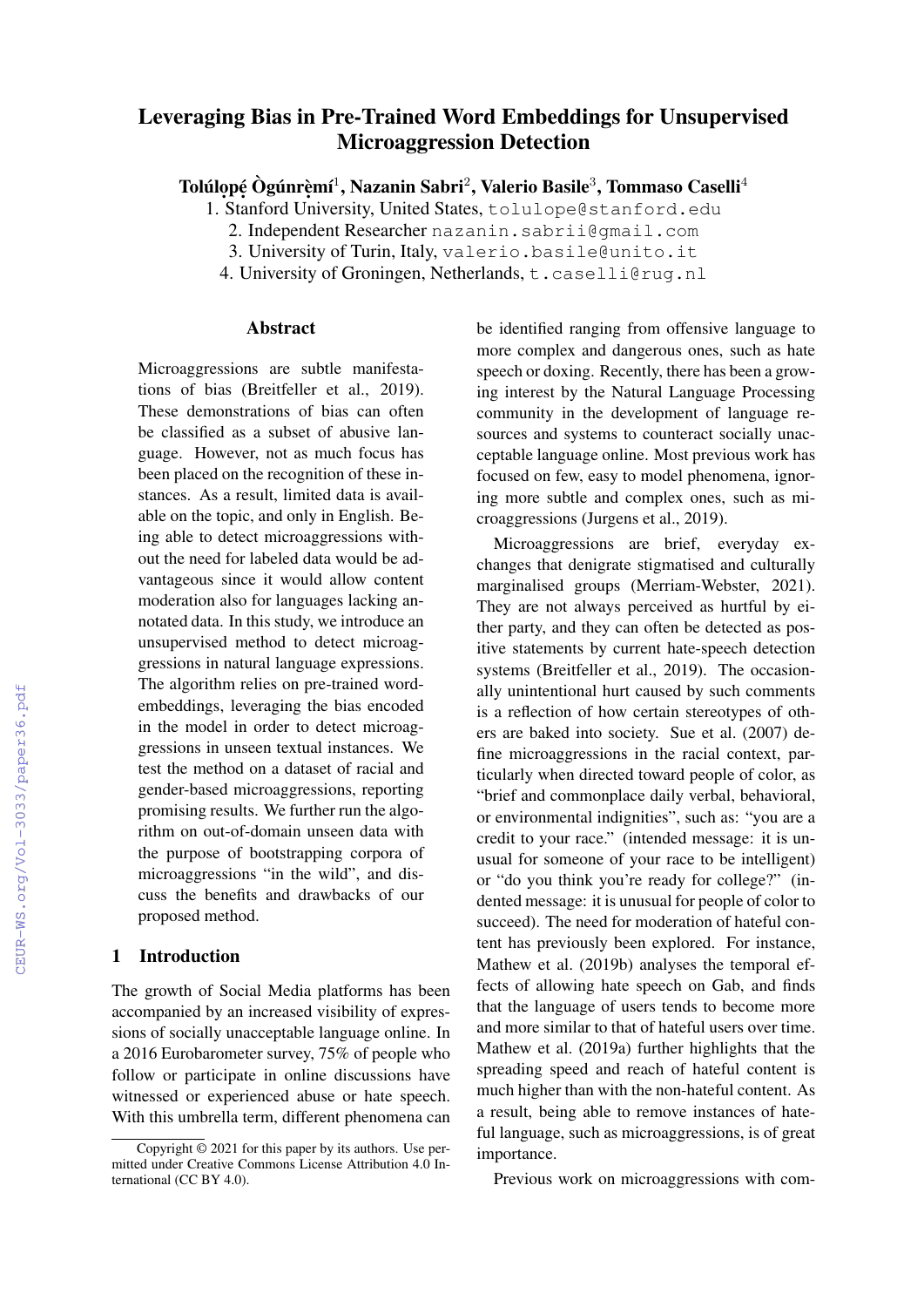putational methods is quite recent. Breitfeller et al. (2019) is one of the first work to address microaggressions in a systematic way, also introducing a first dataset, SelfMA. A further contribution specifically focused on racial microaggression is Ali et al. (2020), where the authors focus on the development of machine learning systems.

In this study we introduce an unsupervised method for microaggression detection. Our method utilizes the existing bias in wordembeddings to detect words with biased connotations in the message. Although unsupervised approaches tend to be less competitive than their supervised counterparts, our method is languageindependent and thus it can be applied to any language for which embedding representations exist. Furthermore, the reliance of our methods on specific lexical items and their context of occurrence makes transparent the flagging of a message as an instance of a microaggression. In addition to the usefulness of our method in languages with no labeled data, the reliance of our model on words in the sentences would make it interpretable as it allow human moderators to understand what the system has based its decision on.

Our contributions can be summarised as follows:

- we introduce a new unsupervised method for the detection of microaggressions which builds on top of pre-trained word embeddings;
- we compare the performance of our model using different pre-trained word embeddings (Glove, FastText, and Word2Vec) and discuss the potential reasons behind the differences;
- we test the proposed algorithm on unseen data from a different domain (i.e., Twitter), in order to qualitatively evaluate its efficacy in discovering new instances of microaggression.

The rest of this paper is structured as follows: we introduce our method in Section 2. The data and our results are reported in Section 3. We deploy our model and discuss its limitations in Section 4. Finally, we present the conclusion and future work in Section 5.

## 2 Use the Bias Against the Bias

Embedded representations, either from pre-trained word embeddings or pre-trained language models,

have been shown to contain and amplify the biases present in the data used to generate them (Bolukbasi et al., 2016; Lauscher and Glavaš, 2019; Bhardwaj et al., 2020). As such, they often exhibit gender and racial bias (Swinger et al., 2019). Many studies have attempted to reduce this bias (Yang and Feng, 2020; Zhao et al., 2018; Manzini et al., 2019). In this work, we take a different turn by using this bias to our advantage: rather than taming the hurtfulness of the representations (Schick et al., 2021), we actively use it to promote social good. In this first study, we employ word representations derived from generic textual corpora of English, in order to capture the background knowledge needed to disambiguate instances of microaggressions in the text. Recently, however, there have been studies involving word representations created from tailored collections of social media content aimed at capturing abusive phenomena like verbal aggression (Dynel, 2021) and hate speech (Caselli et al., 2020).

We devise a simple and effective method that exploits existing bias in word embeddings and identify words in a message that are related to particular and distant semantic areas in the embedding space. Messages are analysed in three steps: first, for each token  $t^i$  we compute its relatedness to a list of manually curated seed words  $s = s_1, ..., s_n$  denoting potential targets of microaggressions; second, we consider only the similarities of the pairs  $(t_i, s_j)$  above an empirical *similarity threshold* ST and compute their variance  $v_i$ ; finally, we classify the token  $t_i$  as a micro aggression trigger, and consequently the message as a micro aggression, if the  $v_i$  is above an empirically determined *variance threshold VT*.

The intuitive idea behind this algorithm is that some lexical elements in a verbal microaggression are often (yet sometimes subtly) hinting at specific features of the recipient of the message, in an otherwise neutral lexical context.

In this work, we choose to focus on microaggressions related to race and gender, therefore the seed words have to be chosen accordingly. The seed word lists for race and gender are, respectively, *[white, black, asian, latino, hispanic, arab, african, caucasian]* and *[girl, boy, man, woman, male, female]* for gender. There is also a practical reasons to focus on gender and race, namely the scarcity of data available for other categories of microaggression and other idiosincrasies of the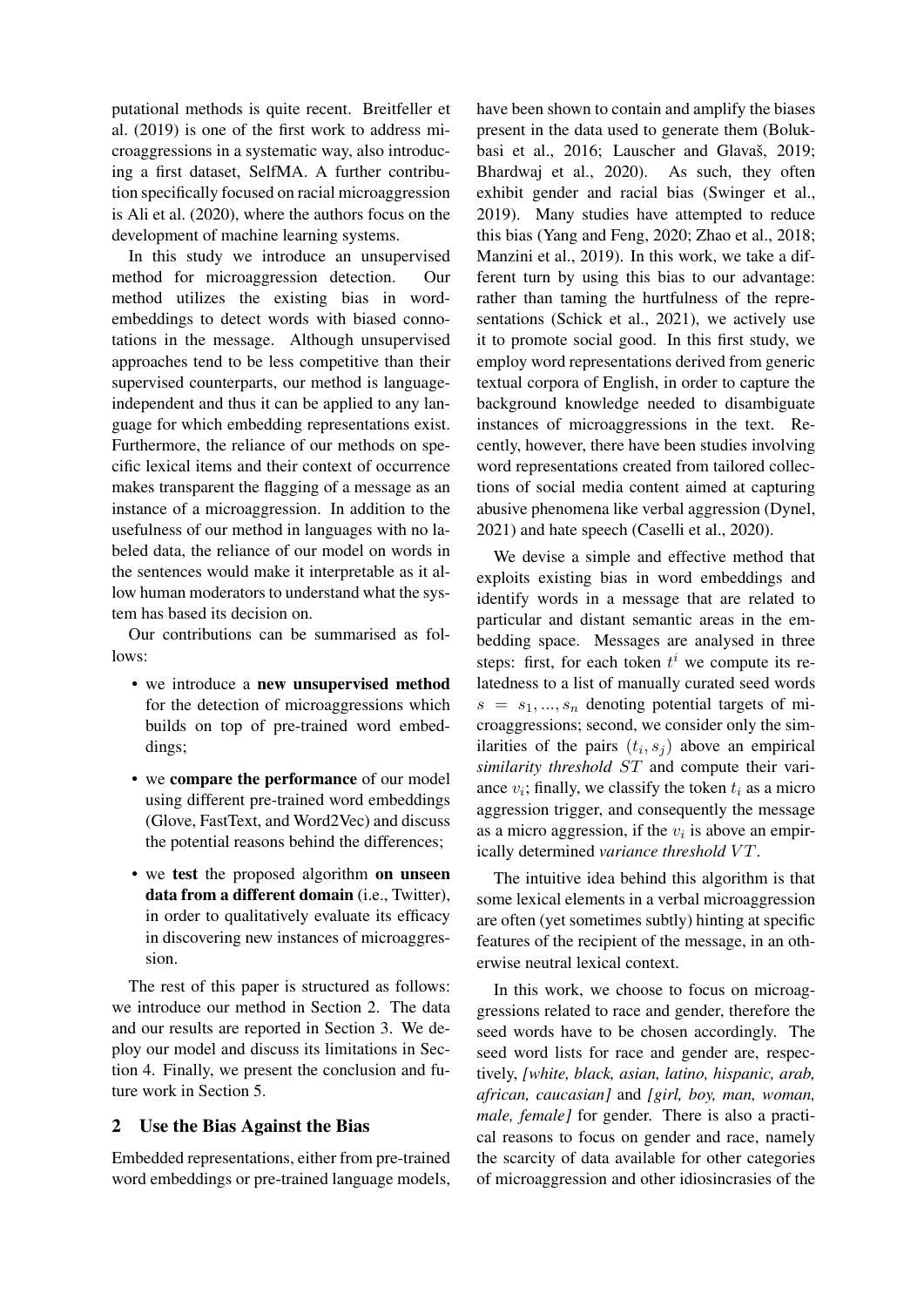

Figure 1: Worked example of unsupervised method for word "chopsticks" in the message *"Ford: Built With Tools, Not With Chopsticks"*

available datasets — the religion class was specific to different religions, therefore hard to generalise, sexuality and gender presented a large overlap, and so on.

An example of how the proposed method works is illustrated in Figure 1. In the example, consider the word "chopsticks" in the message *"Ford: Built With Tools, Not With Chopsticks"* (from the SelfMA dataset, described in Section 3). The target word exhibits a much higher relatedness to the word *asian* (0.237) than any other seed words. Even just considering the seed words with a similarity above a fixed threshold (*white*, *asian* and, *african*), the variance of their similarity score with respect to *chopsticks* is still higher than the variance threshold, and therefore this target word, in this context, triggers a microaggression according to the algorithm. This process is repeated for all the words in the message in order to detect microaggressions. Some categories of words are bound to exhibit a high relatedness to all the seed words, e.g., "people" or "human". This is the reason to introduce the variance threshold in the final step of our algorithm, to filter out these cases when classifying a given message, and instead focus on words that are related to different races (or genders) unevenly, with a skewed distribution of similarity scores.

An important by-product of this algorithm is that the output is one or more trigger words, in addition to the microaggression label — in the example, the trigger word is indeed *chopsticks* — therefore enabling a more informative and interpretable decision process.

| <b>Source</b> | <b>Number of posts</b> |  |  |
|---------------|------------------------|--|--|
| SelfMA Gender | 1,314                  |  |  |
| SelfMA Racial | 1.278                  |  |  |
| Tumblr        | 2.021                  |  |  |

Table 1: Statistics of the two subsets of the SelfMA dataset used in this paper, and the extra data downloaded to balance the dataset.

#### 3 Experiments

To test our method, we use two subsets of the *SelfMA: microaggressions.com* dataset (Breitfeller et al., 2019), comprised of 1,314 and 1,278 Tumblr posts respectively<sup>1</sup>. The posts in SelfMA are all instances of microaggressions, manually tagged with one of four categories: race, gender, sexuality and religion. These posts can be tagged with more than one form of microaggressions, meaning certain instances can appear in both subsets of race and gender used for the purposes of this study. The dataset consists of first and second hand accounts of microaggressions, as well as direct quotes of phrases or sentences said to the person posting. In order to reduce linguistic perturbation introduced by accounts of a situation, we only take direct quotes found in the dataset as instances of microaggressions that we can detect with our unsupervised method. For training, we pull out direct quotes from the gender (561) and racial (519) dataset to test the algorithm. In order to balance the dataset, we scraped 2,021 random Tumblr posts, for a total of 4,612 instances. Table 1 summarises the composition of our dataset.

It is important to note that a microaggression can have multiple tags, so there is an overlap of

<sup>&</sup>lt;sup>1</sup>Tumblr is a popular American microblogging platform https://www.tumblr.com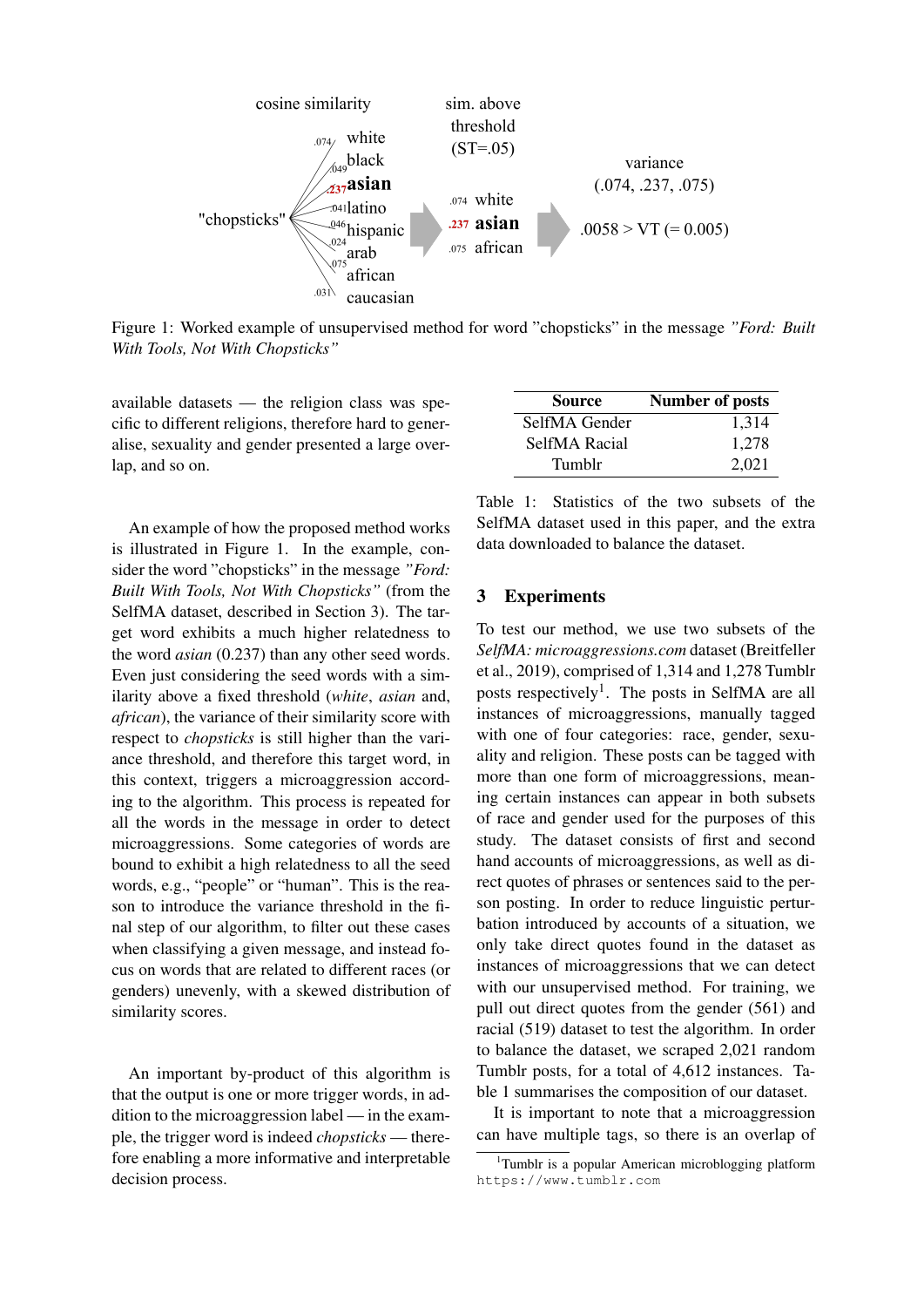instances. However, the seed words used to detect microaggression types in the method are different for each target phenomenon (e.g., race, gender).

We ran the algorithm on the *SelfMA* dataset, empirically optimising the two thresholds on the training split, for each word embedding type and each microaggression category, filtering by the seed words listed in Section 2. We test the algorithm with three pre-trained word embedding models for English, namely FastText (Joulin et al., 2016) (trained on Wikipedia and Common Crawl), word2vec (Mikolov et al., 2013) (trained on Google News), and GloVe (Pennington et al., 2014) (trained on Wikipedia, GigaWord corpus, and Common Crawl). The optimization is performed by exhaustive grid search over the hyperparamter space.

The results, shown in Table 2, indicate that FastText has a better F1 score on Racial microaggressions while word2vec performs better on Gender microaggressions. The difference in performance between FastText and word2vec is not major, and we attribute this to the difference between the corpora on which the two models were trained (i.e., web crawl and Wikipedia for FastText vs. news data for word2vec). The GloVe pretrained model, trained on a combination of newswire texts, encyclopedic entries and texts from the Web, underperforms in both experiments. In general, the absolute figures are encouraging, especially considering the simplicity of this unsupervised approach.

## 4 Discovering Microaggressions

To better understand the performance of our unsupervised model, we performed an additional experiment. Our goal is to understand the false positive results and the potential harm the model could cause. To do so, we use our unsupervised model to label unseen instances from another domain (Twitter) than the SelfMA dataset (Tumblr) in order to see how the model would perform in detecting microaggressions.

We begin by performing keyword searches on Twitter (using Twitter's official API) and collect a new dataset of of 3M tweets with seven keywords potentially containing race and gender expressions.Next, we set the threshold values ST and  $VT$  in our model in order to obtain the highest Precision scores, rather than the highest F1 value. This step is performed exactly like the optimiza-

tion described in Section 2 with the only difference of the target metric. The aim of this step is to only label tweets as microaggressions with the highest possible degree of confidence. We set  $ST = 0.12$ and  $VT = 0.014$  for racial microaggressions leading to Precision of .931 and  $ST = 0.13$  and  $VT = 0.019$  for gender-based microaggressions leading to a Precision of .912. Precision has been measured on the original SelfMA dataset used as a validation set.

We then run the unsupervised model on the new Twitter dataset by automatically labelling 256,843 tweets for gender and 373,631 tweets for race. After the data is labeled, we manually explore the positive instances in order to evaluate the performance of the model. The algorithm tuned for high precision found in this dataset 6,306 genderrelated microaggression candidates, 13,004 racerelated microaggression candidates.

We find that while the model does detect actual instances of microaggression, there is a noticeable amount of false positive instances. These tweets discuss race or gender in some manner. However, they do not necessarily contain microaggressions towards these groups. While the model does learn to detect discussions of these topics, it seems to sometimes confuse these discussions with microaggressions towards the aforementioned groups. Some examples follow, paraphrased to avoid tracking the original messages.

*Saying "Arrested Development isn't funny" in an office full of women just to feel something*

*"Men have moustaches, women have oversized bracelets"*

The humorous attempts in this tweets hinge on gender stereotypes, and therefore in some contexts it could be perceived as offensive by some recipients. The high relatedness in the word embedding space between some words (moustaches and bracelets) and gender-related seed words (men and women) triggers the detection algorithm.

The automatic detection of racial microaggressions "in the wild" is more challenging than gender-based ones, according to our manual exploration of this automatically labeled dataset. This may be due to the difficulty of crafting a list of seed words that is sufficiently race-related, but at the same time avoids generating too many false positives. We indeed found many of them,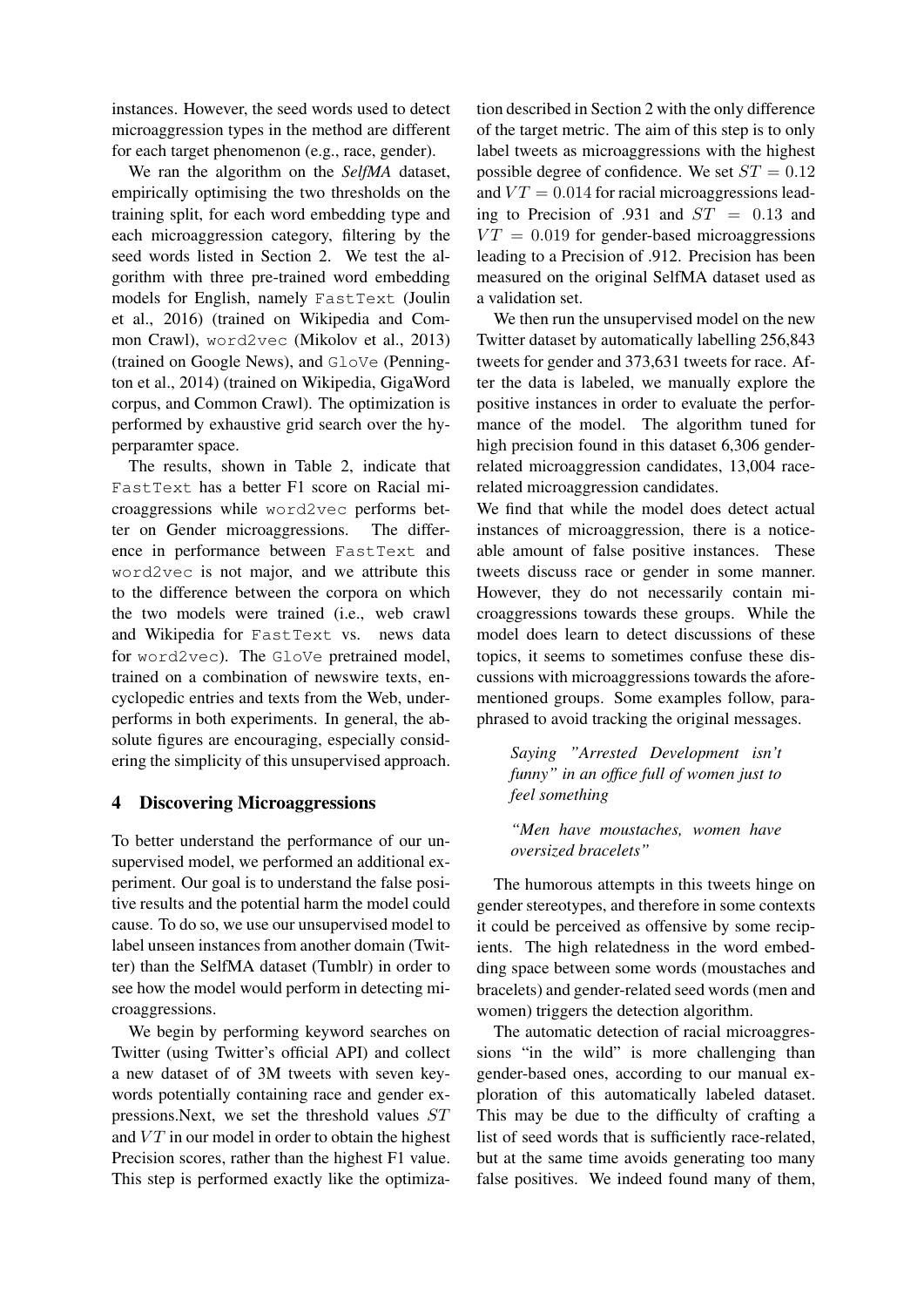| <b>Target</b> | <b>Model</b> | <b>Class</b> | <b>Precision</b> | <b>Recall</b> | <b>F1-Score</b> |
|---------------|--------------|--------------|------------------|---------------|-----------------|
| Gender        | FastText     | not-MA       | .609             | .746          | .671            |
|               |              | MA           | .714             | .570          | .634            |
|               |              | macro avg.   |                  |               | .680            |
|               | GloVe        | not-MA       | .692             | .380          | .491            |
|               |              | МA           | .603             | .848          | .705            |
|               |              | macro avg.   |                  |               | .598            |
|               | word2vec     | not-MA       | .659             | .789          | .718            |
|               |              | MA           | .769             | .634          | .694            |
|               |              | macro avg.   |                  |               | .706            |
| Race          | FastText     | not-MA       | .659             | .875          | .654            |
|               |              | MA           | .814             | .547          | .752            |
|               |              | macro avg.   |                  |               | .702            |
|               | GloVe        | not-MA       | .765             | .371          | .500            |
|               |              | MA           | .611             | .896          | .726            |
|               |              | macro avg.   |                  |               | .613            |
|               | word2vec     | not-MA       | .640             | .814          | .747            |
|               |              | MA           | .776             | .584          | .667            |
|               |              | macro avg.   |                  |               | .692            |

Table 2: Results of the experiment on the Gender and Racial subset of SelfMA, in terms of Precition (P), Recall (R), and F1-score (F1) on the positive class (MA), on the negative class (not-MA), and their macro-average. Best scores per microagression category are in bold.

mainly due to named entities and multi-word expressions such as "White House", or simply because of the polysemy of color words, e.g. "black" and "white". We, however, still found instances of messages containing different extent of racial stereotyping.

*"why are you being so dramatic? just say I'm not originally arab, you don't have to fight about it"*

*"I will need to explain that to the chinese old lady who works at my school's administrative office"*

In summary, running the unsupervised microaggression detection algorithm on unseen data seems to represent a promising intermediate step towards the semi-automatic creation of language resources for this phenomenon. While the accuracy is not ideal, and lists of seed words have to be handcrafted carefully in order to avoid false positives, these drawbacks are balanced by the fairly cheap computational cost and the ease of application in a multilingual scenario.

# 5 Conclusion and Future Work

In this paper we introduce a novel algorithm that exploits the existing bias in pre-trained word embeddings to detect subtly abusive language phenomena such as microagressions. While supervised methods of detection in the field of natural language processing are plentiful, these methods are only viable for languages and topics with available labeled datasets. That is however not the case for many languages. As a result, the unsupervised method of detection introduced in this study could help address the need for the moderation of microaggressions in languages other than English. This is further helped by the availability of multilingual word-embeddings as they would allow the method to be used in any of the languages supported by the embedding.

The method is unsupervised and only needs a small list of seed words. Considering its simplicity, the results obtained from an experiment on a dataset of manually annotated microaggressions are very promising. Further, the method is transparent, explicitly identifying the words triggering a microaggression, and thus paving the way for explainable microaggression detection.

Although the preliminary results are promising, an experiment on unseen data from a different domain shows that there is leeway for improvement. Given that we are looking at the explicit words used in each message, our method is not sensitive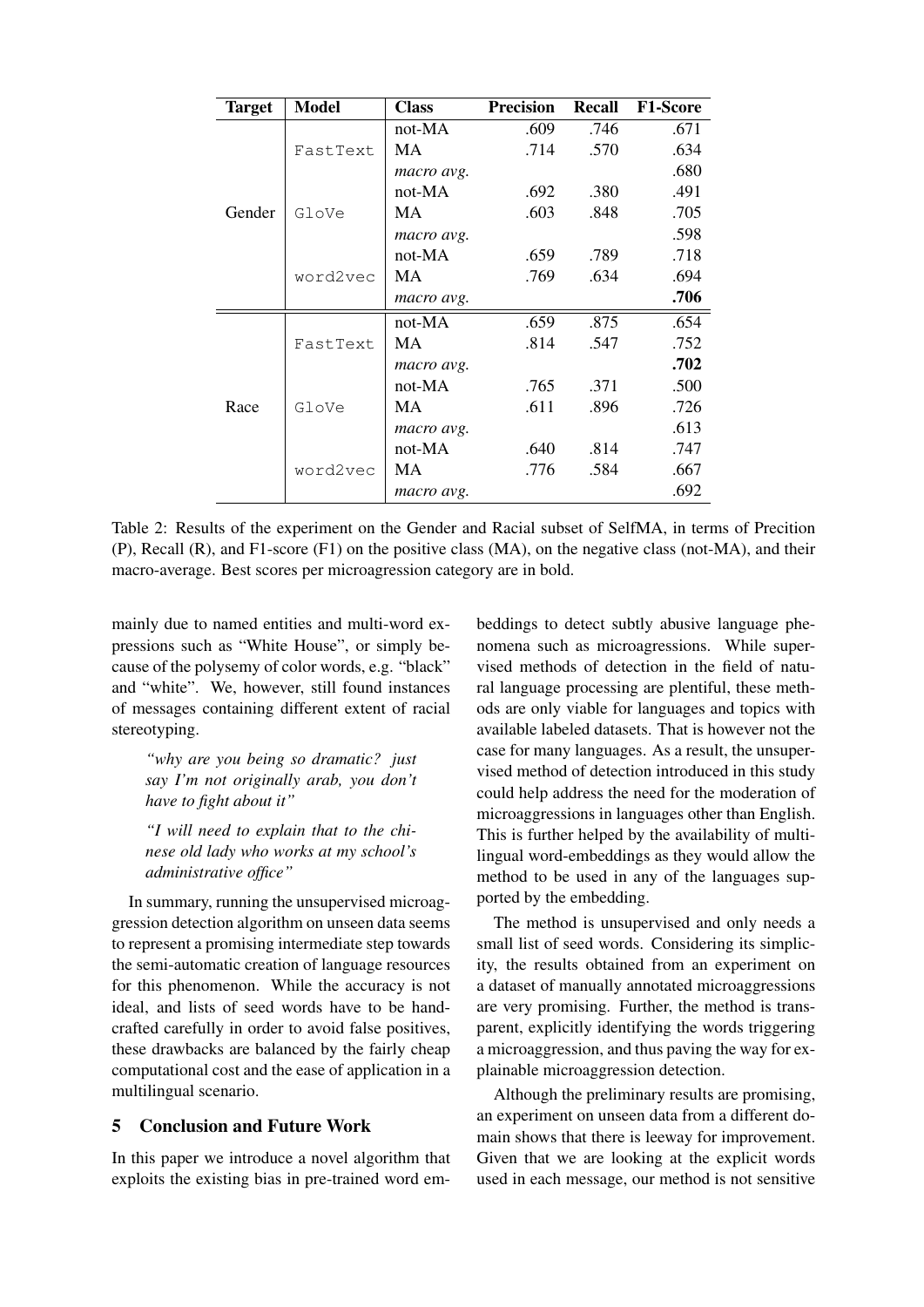to implicit expressions like "you people" or "your kind", often occurring in microaggressions. We would have to add further steps to our algorithm to catch expressions like these.

Polysemy is another known issue, e.g., in words like "black" and "white" whose relatedness to certain identified trigger words could not necessarily be due to race. While a careful composition of the seed word lists helps to minimize this issue, a systematic approach to polysemy would certainly be desirable. The seed word list may also be expanded, either manually or exploiting existing lexicons such as HurtLex (Bassignana et al., 2018) for offensive terms (including stereotypes for several categories of individuals) or specialized lists of identity-related terms<sup>2</sup>.

In future work, we plan on improving our model to account for lexical ambiguity, and the complexity derived from the interference between pragmatic phenomena and aggression, e.g., in humorous and ironic messages, following the intuition in recent literature (Frenda, 2018) about the interconnection between irony or sarcasm and abusive language online. Our current plan is to apply the algorithm presented in this paper to bootstrap the creation of a multilingual resource of online verbal microaggressions and release it to the research community.

# Acknowledgements

This work of Valerio Basile is partially funded by the project "Be Positive!" (under the 2019 "Google.org Impact Challenge on Safety" call).

#### References

- Omar Ali, Nancy Scheidt, Alexander Gegov, Ella Haig, Mo Adda, and Benjamin Aziz. 2020. Automated detection of racial microaggressions using machine learning. In *2020 IEEE Symposium Series on Computational Intelligence (SSCI)*, pages 2477–2484. IEEE.
- Elisa Bassignana, Valerio Basile, and Viviana Patti. 2018. Hurtlex: A multilingual lexicon of words to hurt. In *5th Italian Conference on Computational Linguistics, CLiC-it 2018*, volume 2253, pages 1–6. CEUR-WS.

Rishabh Bhardwaj, Navonil Majumder, and Soujanya

Poria. 2020. Investigating gender bias in bert. *arXiv preprint arXiv:2009.05021*.

- Tolga Bolukbasi, Kai-Wei Chang, James Zou, Venkatesh Saligrama, and Adam Kalai. 2016. Man is to computer programmer as woman is to homemaker? debiasing word embeddings. *arXiv preprint arXiv:1607.06520*.
- Luke Breitfeller, Emily Ahn, David Jurgens, and Yulia Tsvetkov. 2019. Finding microaggressions in the wild: A case for locating elusive phenomena in social media posts. In *Proceedings of the 2019 Conference on Empirical Methods in Natural Language Processing and the 9th International Joint Conference on Natural Language Processing (EMNLP-IJCNLP)*, pages 1664–1674.
- Tommaso Caselli, Valerio Basile, Jelena Mitrovic, and ´ Michael Granitzer. 2020. HateBERT: Retraining BERT for Abusive Language Detection in English. *arXiv preprint arXiv:2010.12472*.
- Marta Dynel. 2021. Humour and (mock) aggression: Distinguishing cyberbullying from roasting. *Language & Communication*, 81:17–36.
- Simona Frenda. 2018. The role of sarcasm in hate speech. a multilingual perspective. In *e Doctoral Symposium of the XXXIVInternational Conference of the Spanish Society for Natural Language Processing (SEPLN 2018)*, pages 13–17. Lloret, E.; Saquete, E.; Martínez-Barco, P.; Moreno, I.
- Armand Joulin, Edouard Grave, Piotr Bojanowski, and Tomas Mikolov. 2016. Bag of tricks for efficient text classification. *arXiv preprint arXiv:1607.01759*.
- David Jurgens, Libby Hemphill, and Eshwar Chandrasekharan. 2019. A just and comprehensive strategy for using NLP to address online abuse. In *Proceedings of the 57th Annual Meeting of the Association for Computational Linguistics*, pages 3658– 3666, Florence, Italy, July. Association for Computational Linguistics.
- Anne Lauscher and Goran Glavaš. 2019. Are we consistently biased? multidimensional analysis of biases in distributional word vectors. *arXiv preprint arXiv:1904.11783*.
- Thomas Manzini, Yao Chong Lim, Yulia Tsvetkov, and Alan W Black. 2019. Black is to criminal as caucasian is to police: Detecting and removing multiclass bias in word embeddings. *arXiv preprint arXiv:1904.04047*.
- Binny Mathew, Ritam Dutt, Pawan Goyal, and Animesh Mukherjee. 2019a. Spread of hate speech in online social media. In *Proceedings of the 10th ACM conference on web science*, pages 173–182.
- Binny Mathew, Anurag Illendula, Punyajoy Saha, Soumya Sarkar, Pawan Goyal, and Animesh

<sup>&</sup>lt;sup>2</sup>See for instance this compendium of LGBTQIA+ terminology: https://www.umass.edu/stonewall/si tes/default/files/documents/allyship ter m handout.pdf